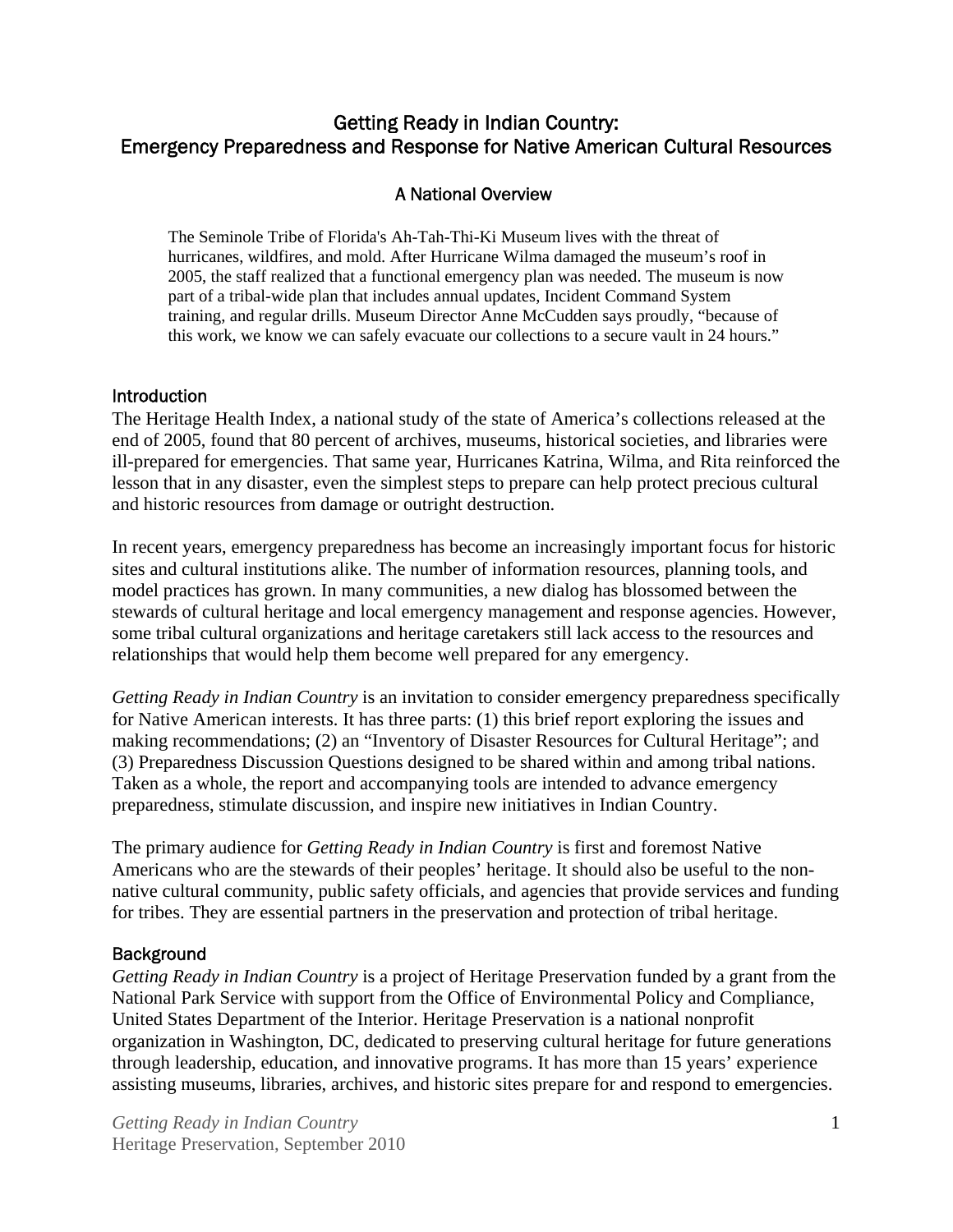In recognition of the profound impact disasters can have on cultural institutions and the collections they hold, Heritage Preservation joined with the Federal Emergency Management Agency (FEMA) to create the Heritage Emergency National Task Force in 1995. Heritage Preservation serves as the secretariat of the Task Force, a partnership of 41 national associations and federal agencies.

The initial goal of *Getting Ready in Indian Country* was to identify useful information resources and model practices that would help Native American communities address historic preservation and cultural resources in disaster planning, mitigation, response, and recovery. Heritage Preservation compiled the "Inventory of Disaster Resources for Cultural Heritage," which is discussed in more detail below. Heritage Preservation then assembled a national review panel of respected professionals to assess the appropriateness and utility of the resources in the inventory and make recommendations for addressing general gaps in content and dissemination. Panel members brought expertise and experience in caring for tribal cultural resources, providing assistance to tribal museums and libraries, working with tribal historic preservation issues, and supplying tribal emergency management services.

The review panel met in Washington, DC, on May 6, 2010, to discuss the inventory and offer feedback on the types of information resources and model practices that have been helpful to tribes and tribal heritage caretakers and how to improve or expand access to them. The panel provided helpful comments on the inventory, but more importantly, the meeting led to a wideranging discussion on the broader needs of tribes and tribal cultural institutions and the challenges they face preparing for emergencies. It was also an opportunity to discuss some of the innovative initiatives tribal communities have implemented.

#### **Definitions**

The review panel agreed that defining the scope of this report and clarifying the terms used present a challenge. A short list of definitions follows, but the terms "cultural heritage," "cultural resources," and "cultural properties" merit special attention. These terms are defined by each tribe and include the people, places, objects, and traditions integral to the community and way of life. All tribal cultural heritage is at risk – not only material objects and structures, but also landscapes, archaeological sites, natural resources, native language, traditions, and customs. All of these expressions of Native American cultural heritage should be considered in emergency planning.

"Tribal" or "Indian" is defined by the National Historic Preservation Act of 1966 as meaning an "Indian tribe, band, nation, or other organized group or community, including a Native village, Regional Corporation or Village Corporation, as those terms are defined in section 3 of the Alaska Native Claims Settlement Act (43 U.S.C. 1602)." Due to their varied histories, as well as changing policies and attitudes within the United States government regarding native status, Native Americans or American Indians are labels that apply to a broad spectrum of individuals, not always easily defined.

FEMA defines "emergency" as "any incident, whether natural or manmade, that requires responsive action to protect life or property." Similarly, FEMA's definition of "emergency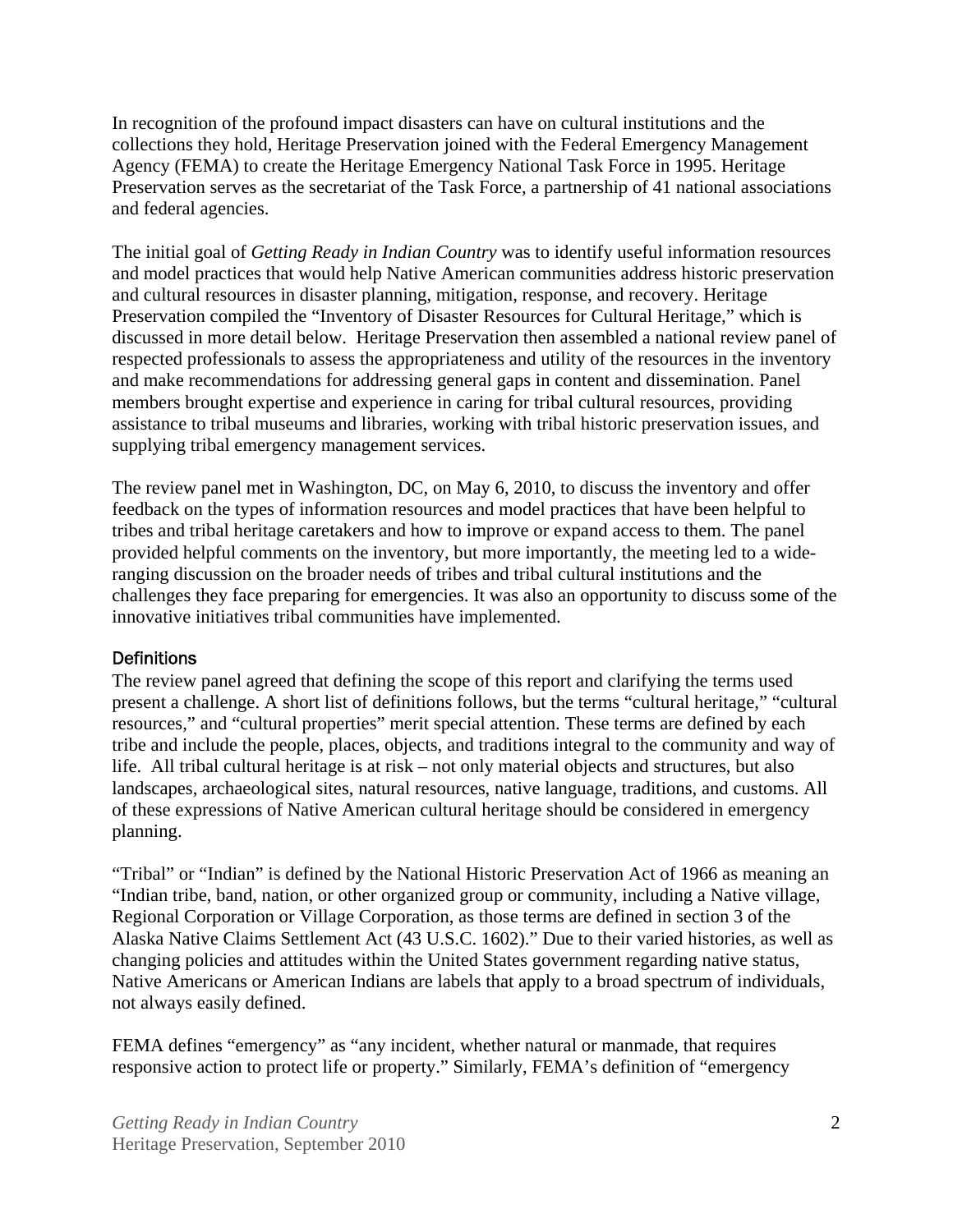management" states that it is "the coordination and integration of all activities necessary to build, sustain, and improve the capability to prepare for, protect against, respond to, recover from, or mitigate against threatened or actual natural disasters, acts of terrorism, or other manmade disasters."

"Emergency managers" play a coordinating role before, during, and after disasters and are usually affiliated with tribal, state, county, or city governments. Representatives of FEMA are in this category. The term "first responders" normally refers to professionals dispatched by the 911 system: firefighters, police, and paramedics. Sometimes the term "emergency responders" is used in this report to encompass both emergency managers and first responders.

The National Historic Preservation Act of 1966 (16 USC 470w) defines "historic property" or "historic resource" as any prehistoric or historic district, site, building, structure, or object included in, or eligible for inclusion on the National Register of Historic Property, including artifacts, records, and material remains related to such a property or resource. This report uses "cultural property," "cultural resource," and "cultural heritage" to refer to "historic property" and "historic resource" as well as objects and archives that may not be associated with a particular historic property.

"Preservation" or "historic preservation" includes identification, evaluation, recordation, documentation, curation, acquisition, protection, management, rehabilitation, restoration, stabilization, maintenance, research, interpretation, conservation, and education and the training regarding those activities (National Historic Preservation Act of 1966, (16 USC 470w).

Because there is no universal standard or accepted definition of "cultural heritage" for tribal nations, effective emergency preparedness and response require an appreciation of the differences within and between tribal nations and of the need for flexibility and understanding. This is increasingly recognized and implemented by the agencies and institutions interacting with tribal governments, although more progress is needed.

## The Inventory of Disaster Resources for Cultural Heritage

The inventory accompanying this report is a tool for anyone seeking information on emergency preparedness for tribal and other cultural property. It is a compilation of both native and nonnative resources. The list is not exhaustive, but it does provide a starting point for accessing a wide variety of materials on the protection of cultural heritage, emergency management practice and policies, and tribal programs. The inventory will be available on Heritage Preservation's Web site, www.heritagepreservation.org/gettingready, in November 2010.

The "Inventory of Disaster Resources for Cultural Heritage" includes publications, planning tools and templates, informational Web sites, government policies, training programs and other opportunities for professional development, and model projects that address emergencies as they affect cultural resources. The resources in the inventory are organized under seven topics: Emergency Management, Funding, Mitigation, Planning, Response and Recovery, Reference, and Tribal.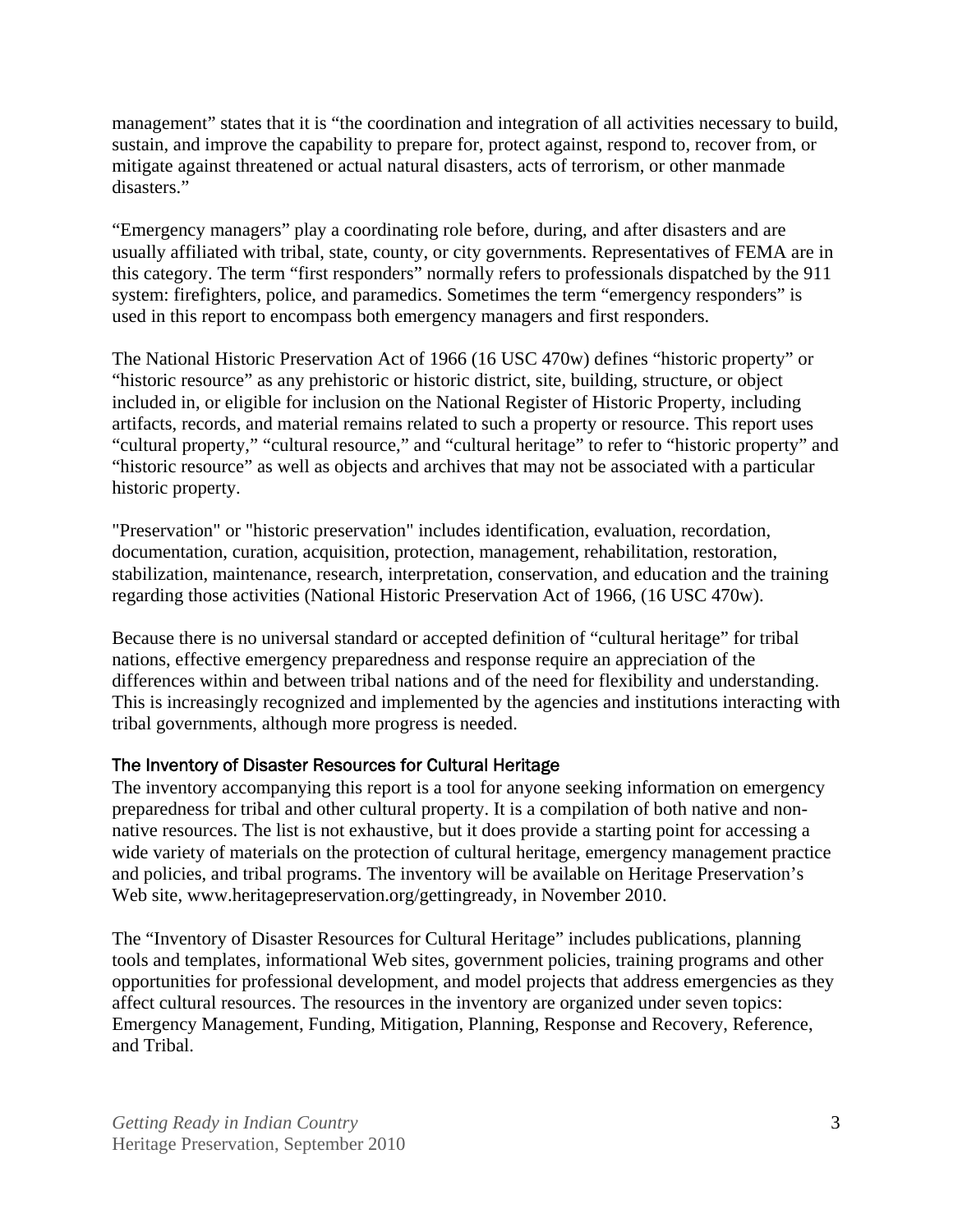In assembling the inventory, Heritage Preservation consulted a number of cultural heritage professionals who have created information resources or offered training programs for tribal governments and institutions. Some resources listed in the inventory are already used by tribes. Examples include FEMA's independent study courses on basic emergency management, the disaster scenarios developed by the California Preservation Program, workshops offered by regional conservation centers, and publications like the *Field Guide to Emergency Response*.

Other resources have been created by tribes but may not be as widely known. For instance, the California Tribal Nations Emergency Management Council, run by the Native American Alliance for Emergency Preparedness, assists tribes with comprehensive emergency management programs. It was created in 2003 to increase the capacity of all California Tribal Nations to develop and sustain programs for hazardous materials management. The disaster plan developed by the Ah-Tah-Thi-Ki Museum in Clewiston, Florida, provides a useful planning template.

In its evaluation of the "Inventory of Disaster Resources for Cultural Heritage," the national review panel noted that many of the current information sources addressing both cultural resources and emergency preparedness are focused on objects, collections, and historic structures. Additional resources are needed on emergency preparedness and response for archaeological sites, landscapes, and other places of cultural significance.

#### Emergency Preparedness and Response in Indian Country

At the Sealaska Heritage Institute in Juneau, Alaska, the Special Collections Research Center (SCRC) preserves materials that document the history, culture, and language of the Tlingit, Haida, and Tsimshian people. SCRC Director Zachary Jones says, "It is vitally important that repositories develop and regularly update a disaster plan to protect collections. When there is an emergency large or small, our plan provides clear instructions on how to minimize potential damage."

Preparing for emergencies is one of the most important things any community or institution can do to preserve cultural heritage for future generations. Successful preparation involves a process in which caretakers of cultural heritage work together to assess the risks to their resources and then develop a plan for action, complete with priorities. Preparation also involves building relationships with the public safety officials tasked with disaster response and the emergency management agencies responsible for planning, mitigation, and recovery.

The emergency planning process for cultural resources need not be complicated. Sometimes simple steps, such as having a list of emergency contacts at hand, can make a big difference. All preparedness strategies in Indian Country must be tailored, however. Tribal cultural institutions and centers may be in remote places, so access can be an issue, particularly in winter. The financial resources, operations, and governance for the care of cultural heritage, as well as for emergency management, vary widely among tribes.

There are currently 564 federally recognized Indian tribes in the United States; 102 have Tribal Historic Preservation Officers (THPO). Some nations have museums, libraries, and archives,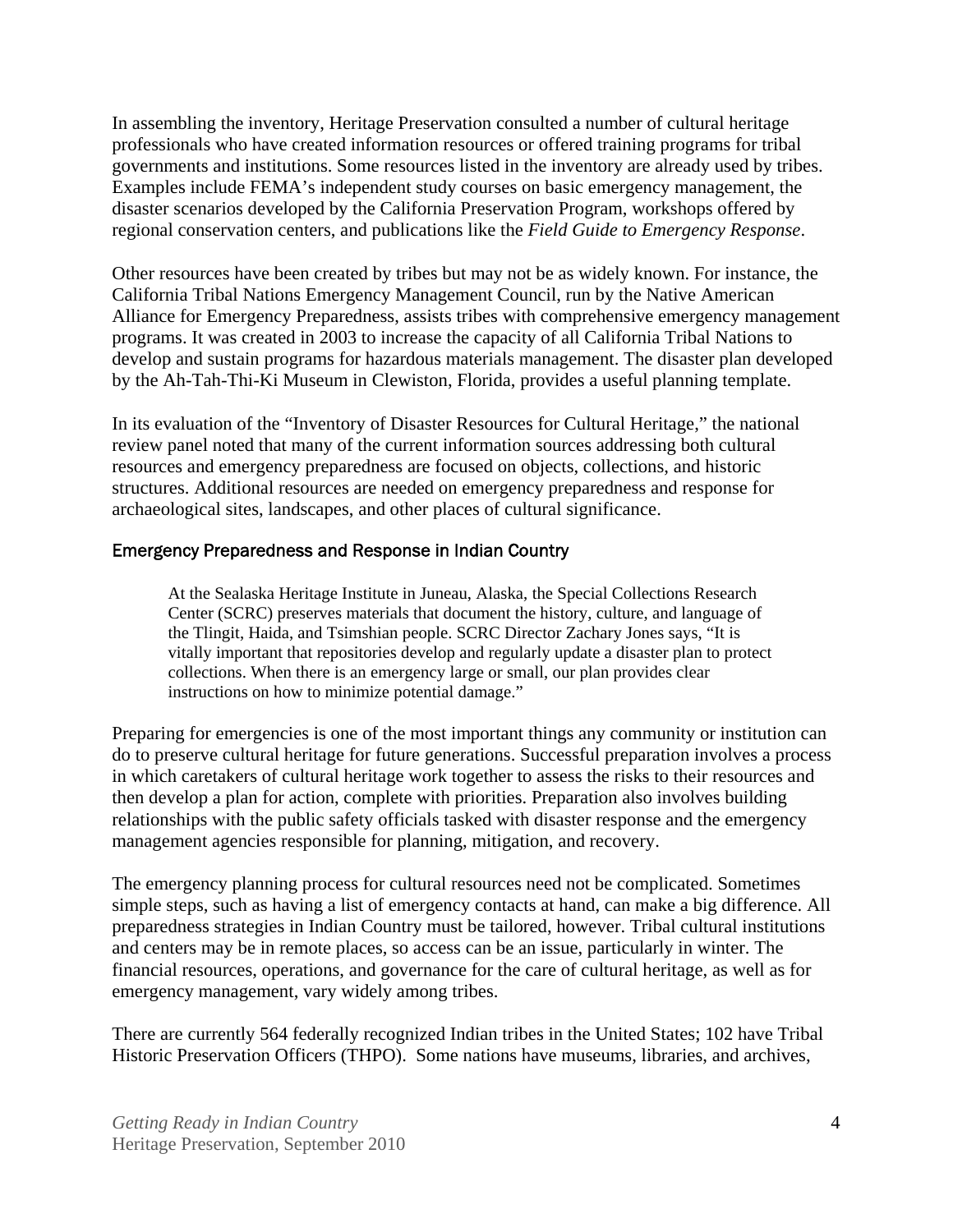which may or may not be operated by the tribal government or THPO. In others, objects of cultural and historic significance are kept in cultural centers, private homes, or on tribal lands.

There is also considerable variety in the structure and nature of emergency management and public safety systems. Indian nations have the right to self-government, and they are responsible for their own services, from economic development, health, education, and environmental policies to legal, judicial, and social matters, to managing and protecting natural and cultural resources. Some tribes have their own emergency management agencies and fire departments, while others work with neighboring governments for all or a combination of these services. In either case, these agencies may or may not include cultural heritage in their official emergency response plans.

Relationships between the stewards of cultural heritage and emergency responders need to be established before disasters happen. In Indian Country, the communication requires dedication and sensitivity. For instance, a tribe may be reluctant to share information with a county fire department about the location of sacred objects or sites. The protocols for handling and working with objects also vary among tribes, so prior knowledge of tribal customs is essential during the response and recovery process. This is true for both public safety officials as well as volunteers responding from other native or non-native museums, libraries, or archives.

## Talking About Preparedness

The review panel for *Getting Ready in Indian Country* placed great emphasis on the importance of listening and sharing information as the way to learn about any issue, including emergency preparedness. They recognized the rich diversity of tribal experience and practice, the differences among tribes in available resources for planning, and the wide range of systems and approaches to emergency response. Discussion questions seemed the best way to engage tribal communities on the issue of protecting cultural resources from natural and manmade disasters. The attached questions touch on basic elements of preparedness. They are designed to be a starting point for conversations within tribes and among caretakers of tribal heritage. They can be used at tribal gatherings, workshops, or staff meetings. The "Inventory of Disaster Resources for Cultural Heritage" should be a helpful companion to these questions.

#### Recommendations

Heritage Preservation and the national review panel for *Getting Ready in Indian Country* agree that there are many possibilities for creative projects and approaches to help strengthen emergency preparedness for tribes and tribal cultural resources. Heritage Preservation makes the following recommendations:

• Funding agencies should encourage and support the development of new initiatives to increase tribal preparedness for emergencies affecting cultural resources. Sample projects might include: a roster of regional contacts for technical assistance during emergencies; a compilation of case studies on tribal preparedness; or a directory of funding sources for tribal emergency planning, mitigation, and training activities.